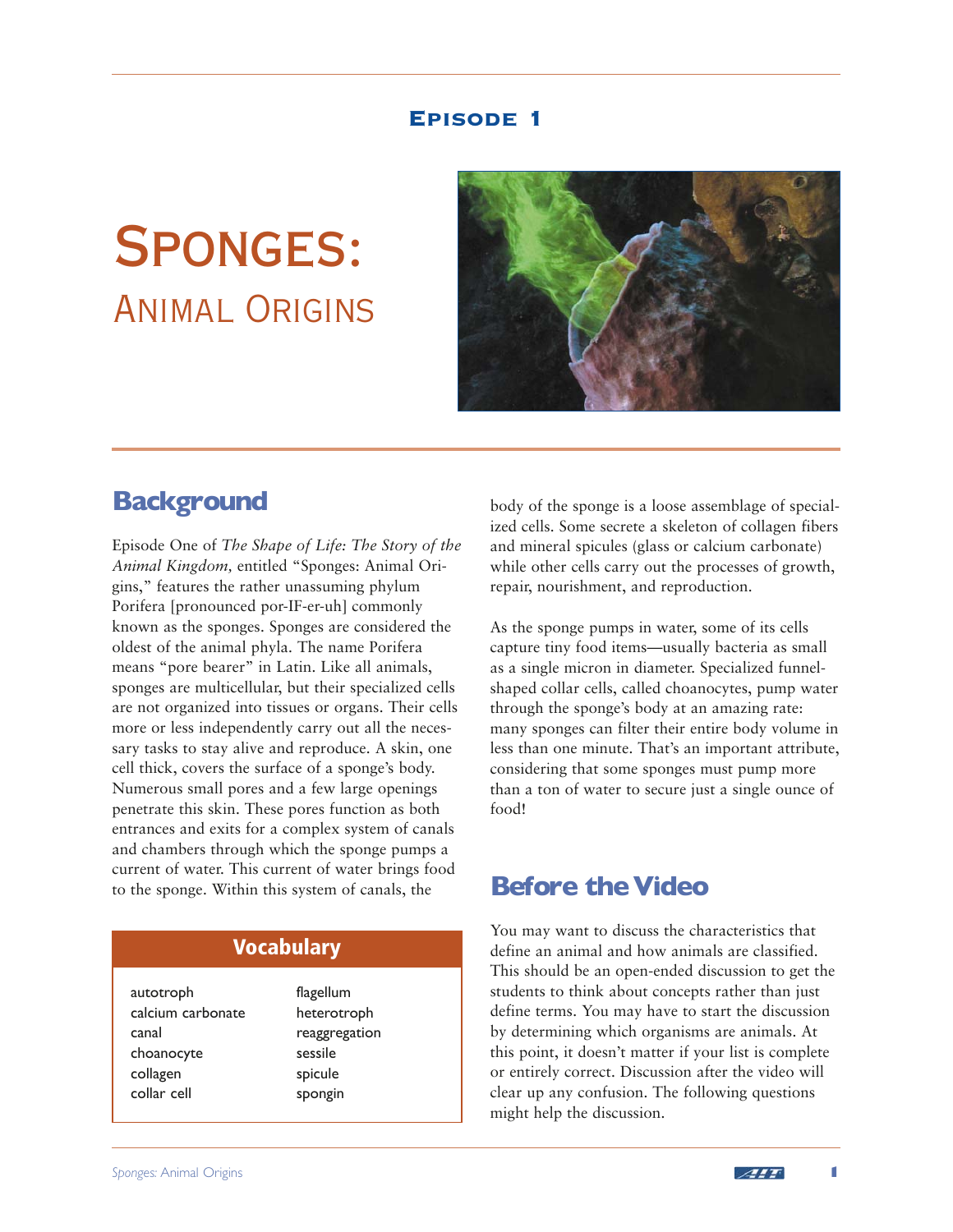- **What are some of the characteristics found in** all animals? Do all animals move? Do all animals breathe? Do all animals have a head?
- **What are the similarities and the differences** among plants and animals and fungi? The answers to this question should lead the discussion into the next question.
- **What are the criteria biologists use to classify** life into kingdoms?
- Scientists who specialize in classification systems for organisms are called taxonomists or systematists. Their research areas are called taxonomy or systematics.
- $\circ$  Outline, define, and discuss the five kingdoms of organisms and the taxonomic hierarchy of animals (kingdom, phylum, class, order, family, genus, species). You may want to use this popular mnemonic to help students memorize the hierarchy: **K**ings **P**lay **C**hess **O**n **F**ine-**G**rained Sand. You may also want to point out that the hierarchy for plants has one difference instead of phyla, the plant kingdom is subdivided into divisions.
- **(**<sup> $\odot$ </sup> Discuss the differences between the polynomial and the binomial systems for classifying organisms.

# **During the Video**

Students will see two on-screen questions during this episode, and one immediately after. You may want to pause the video at this time for class discussion of the concepts.

## **1 Why do scientists need to classify or organize all the species of life?**

ANSWER: There are three reasons: The first is our natural inclination to group organisms. We classify as a means of making connections. Similar organisms may have similar benefits or dangers. Grouping unfamiliar organisms with



familiar ones gives us a foothold in the unknown. The second has to do with communication. Millions of different kinds of organisms exist. In order for scientists to study them, talk to each other about them, and report their findings to the world, it is necessary that each kind of organism have a unique name. If every scientist created a different set of names, considerable confusion would arise. For example, think about the creatures some people call "roly-poly bugs." Other people may think of them as "pill bugs" or "sow bugs." Inconsistencies like this led scientists to create a universally accepted binomial naming system. (Using this system, we find that the correct scientific name for one species of the roly-poly bug is *Armadillium vulgare.* It's actually not a bug at all, and is more closely related to a shrimp or crab.) The third reason has to do with scientific understanding. We classify in order to understand the relationships among organisms and their ancestry.

The development of the field of taxonomy or systematics has made a major impact on the study of animal life.

#### **If a sponge has no mouth, how does it feed?**

ANSWER: Sponges draw water into their bodies and use specialized cells to capture and eat microscopic organisms like plankton and bacteria and other particulate organic matter from the current. Cells in the walls of the canals capture food as it passes by and both choanocytes and amebocytes capture food in the

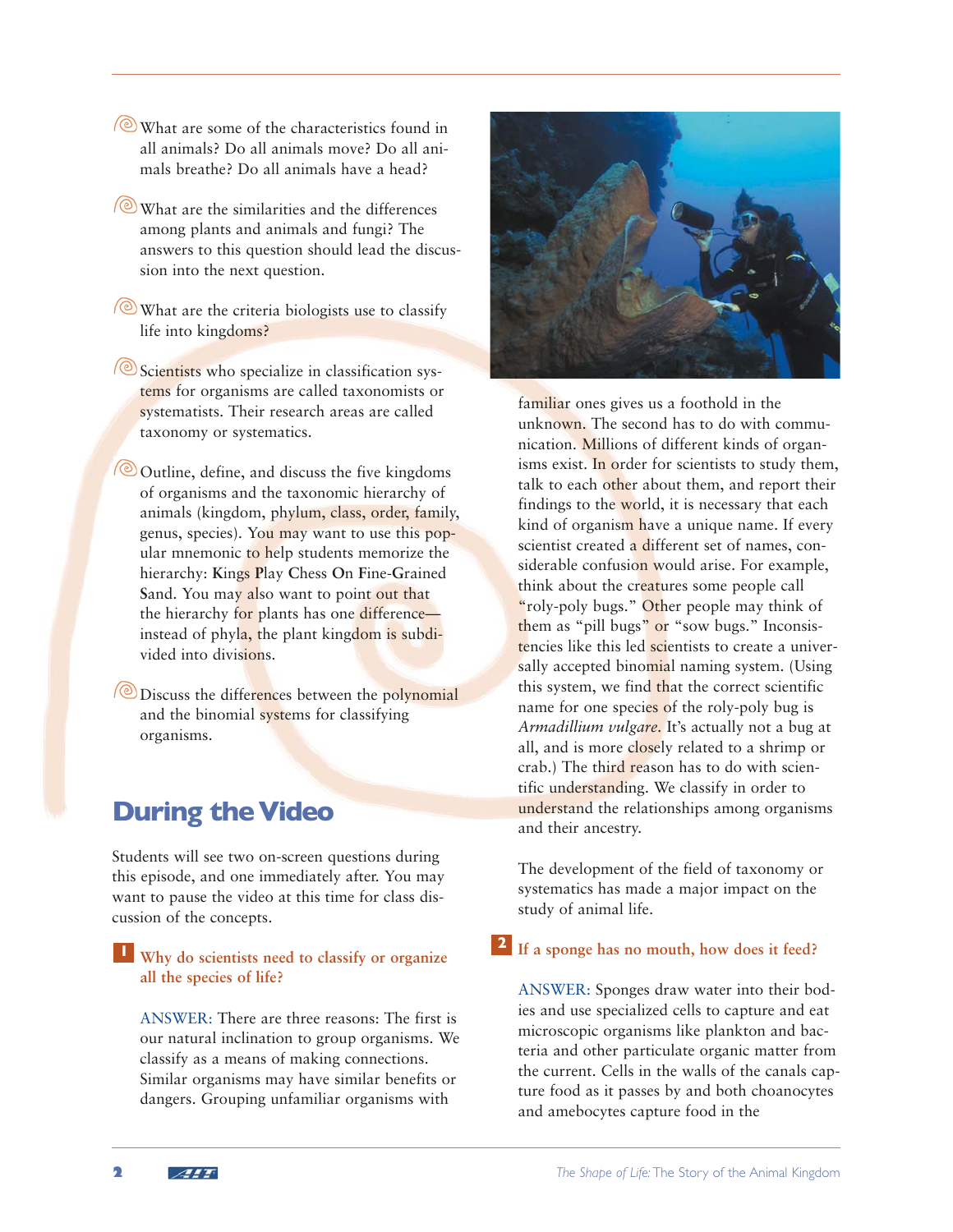choanocyte chambers. A sponge doesn't have organs; the cells perform all body functions. Digestion takes place inside cells.

## **What do scientists mean when they say that 3 the sponge is "basal" to all animals?**

ANSWER: The sponge is considered to be the common ancestor of every animal species alive on the planet today. In that regard, it can be found at the "base" of the animal family tree, meaning that all body forms descend from it.

(Note: This final on-screen question can be used as a springboard to a more extensive discussion using the following questions.)

# **After the Video**

Use the following questions to evaluate your students' understanding of the key concepts and facts from this episode.

## **What evidence supports the theory that the 1 sponge was the first animal?**

ANSWER: Scientists draw from a variety of evidence including morphological, biochemical, and genetic data. Morphologically, sponges are organized on the simplest level of body organization—the cellular level. They have no tissues or organs but possess the basic complement of animal proteins. Genetically they lie at the base of the family tree. Scientists can take a particular gene common to all organisms, compare subtle differences in that gene between animal groups, and based on those differences assemble a tree of relatedness.

### **What fields of biology began to combine 2 forces, or share knowledge, to help solve the mysteries of animal origins in the past two or three decades? What breakthroughs made this collaboration possible?**

ANSWER: Paleontology and the study of fossils, morphology and the study of body plans (in fields such as anatomy and embryology),

and genetics have combined forces to study animal origins. Due to breakthroughs in genetics, gene sequencing techniques, and computer technology, scientists are now able to study specific gene sequences in the DNA of different species.

**What distinguishes animal life from plant life? 3**

ANSWER: Animals are all heterotrophs, meaning they get their energy from organic substances produced by other organisms. Plants are autotrophs; they make their own food, most often through photosynthesis. Most animals also move for at least part of their lives. (In sponges the larval form is free-swimming, and a very few sponges even move as adults but not like other animals.) Plants are immobile. Plant cell walls are rigid and composed of cellulose. Animal cell walls are flexible and without cellulose.

**What function do the canals and chambers 4 inside a sponge serve toward the circulation of nutrients?**

ANSWER: Since the sponge has no circulatory system to distribute food after it is digested (like humans and other complex animals), food must be delivered directly to all parts of the sponge's body. It does this by distributing water throughout its body chambers so individual cells can directly capture food. Residing in chambers are specialized choanocyte cells that provide the filtering power for the sponge. More chambers mean more filtering area and power.

## **All animals are multicellular. What does this 5 term mean? What are specialized cells? Name a specialized cell in a sponge.**

ANSWER: Multicellular organisms, as the term implies, have more than one cell. Single-celled organisms such as bacteria have to carry out all the processes of life within a single cell. In multicellular organisms, tasks are shared among different types of specialized cells. Specialized cells are cells designed for a particular function. The choanocytes of sponges are spe-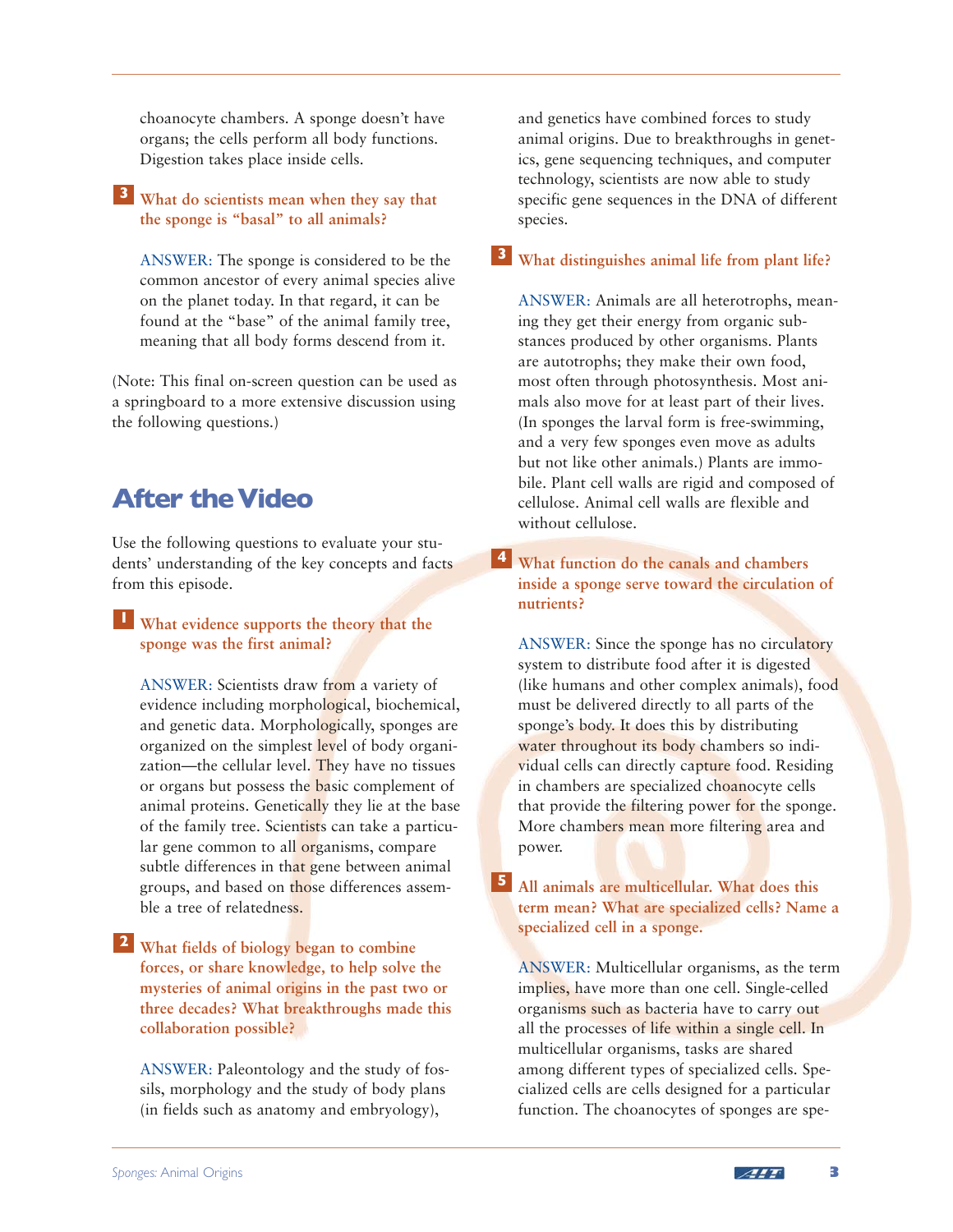cialized cells with a flagellum that beats constantly to create the current that flows through the sponge's body.

**How did Cristina Diaz test for the rate of 6 water flow that moves through a sponge as it feeds? What kind of information about the feeding patterns of sponges could be gained from this type of experiment?** 

ANSWER: She injected a harmless colored dye into the water around the sponge, and then timed it to see how quickly the dyed water exited from the central cavity of the sponge. From this experiment, she was able to determine the rate at which the sponge pumps water. Such visualization techniques can also help scientists identify daily feeding cycles.

The following questions are designed to promote in-depth discussions.

Compare and contrast protozoans and animals. **1**

- What evidence from the fields of paleontology, **2** developmental **biology**, genetics, and animal and plant breeding has helped us understand the mechanisms of evolution?
- What behavior does a sponge exhibit? **3**

# **Extending the Lesson**

Following are suggested research topics you may wish to assign to your class, for either group or individual study.

**L** Career Exploration. In this episode, students meet evolutionary biologist Mitchell Sogin of the Marine Biological Laboratory in Woods Hole (Mass.), taxonomist Cristina Diaz of the University of California, Santa Cruz, and conservationist Mark Erdmann of the Indonesian Institute of Sciences and the University of California, Berkeley. Have each student (or group) select one of these careers and describe the education, training, and career opportunities available today. What are some areas of specialization available to people with degrees in these scientific fields?

**Historical Perspectives, part 1.** How have rela-**2** tionships between animal groups been determined in the past? Describe the contributions to taxonomy made by Aristotle, John Ray, Jean-Baptiste Lamarck, and Carolus Linnaeus, and compare how they approached the task of organizing animals. How are their theories viewed today?

**Historical Perspectives, part 2.** What theory of **3** evolution did Baron Georges Cuvier favor? Compare Cuvier's conclusions with the theory of evolution presented by Alfred Russel Wallace or Charles Darwin, and discuss the evidence on which each scientist based his conclusions.

- **4** Phyla Focus. More than 9,000 species of sponges exist, and they range in size from a few millimeters to over two meters in diameter. What accounts for this range in sizes? Describe the differences between sponges with spicule skeletons and those with spongin skeletons; include their chemical composition and how the different skeletons affect the body plan and lifestyle of the sponge. Which type of skeleton is the model for a bathtub sponge?
- **5** Body Plans. Larval sponges are free-swimming, but the adults are *sessile,* in other words, anchored in place. Describe the life cycle of a sponge, from reproduction (sexual only) to larval and adult stages. Briefly describe each of the stages. How is this sexual life cycle different than the process of asexual reproduction?

**Geographical Connections, part 1.** The enor-**6** mous number of Indonesia's islands and their location in a tropical, equatorial climate have produced an unrivalled diversity of plant and animal life. With only 1 percent of the world's land area, Indonesia is home to over 10 percent of all mammal species and 17 percent of all birds. Why does this area boast such diversity? What is the Wallace Line, and what does it signify?